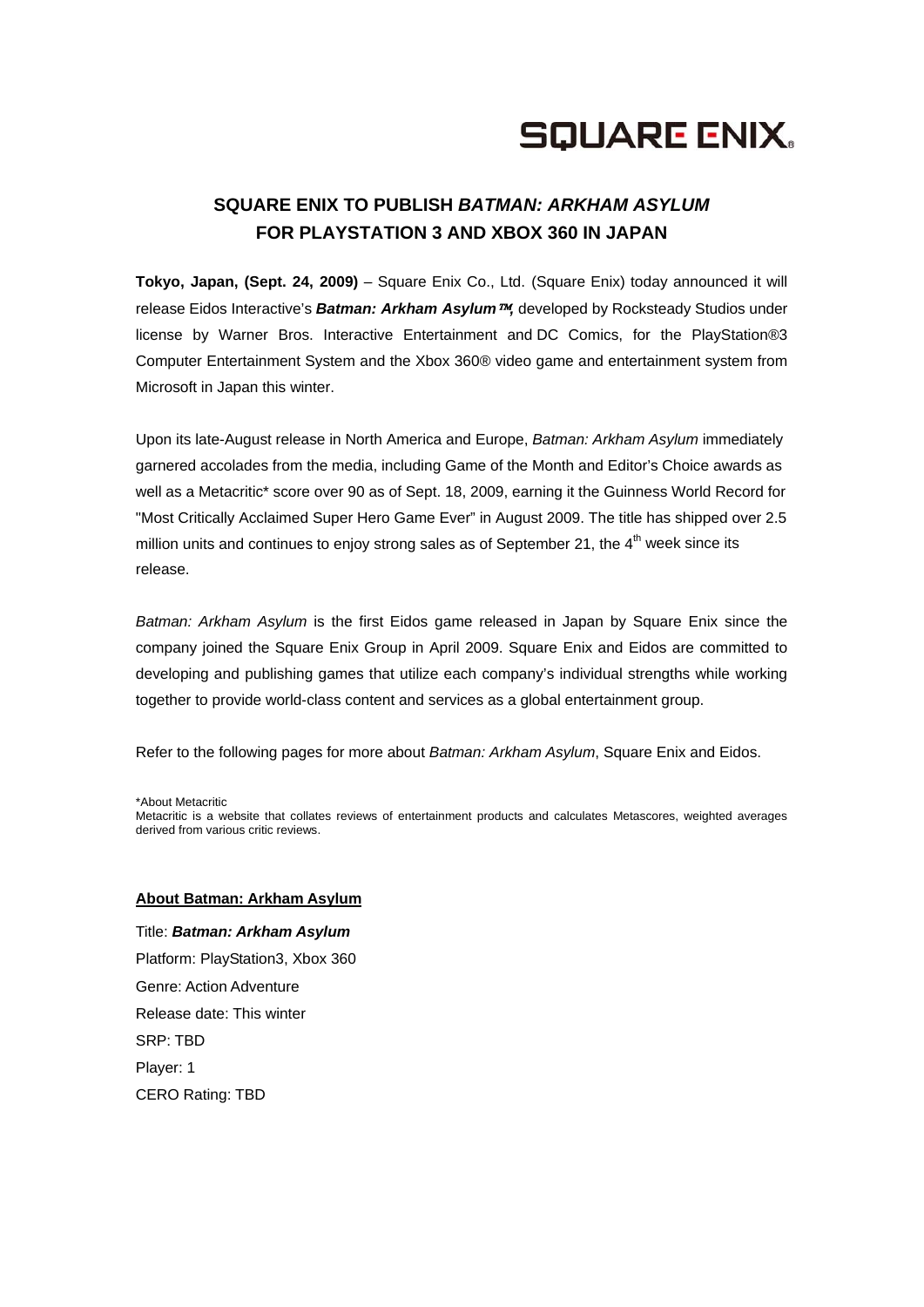# **SQUARE ENIX.**

#### Legal line:

BATMAN: ARKHAM ASYLUM Software © 2009 Eidos Interactive Ltd. Developed by Rocksteady Studios Ltd. Co-published by Eidos, Inc. and Warner Bros. Interactive Entertainment, a division of Warner Bros. Home Entertainment Inc. Rocksteady and the Rocksteady logo are trademarks of Rocksteady Studios Ltd. Eidos and the Eidos logo are trademarks of Eidos Interactive Ltd. All other trademarks and copyrights are the property of their respective owners. All rights reserved.



BATMAN and all characters, their distinctive likenesses, and related elements are trademarks of DC Comics © 2009. All Rights Reserved.

WBIE LOGO, WB SHIELD: ™ & © Warner Bros. Entertainment Inc. (s09)

Website: http://www.square-enix.co.jp/batmanarkhamasylum/

### **Feature**

In *Batman: Arkham Asylum*, *Batman* finds himself trapped inside the confines of Gotham's psychiatric hospital for the criminally insane, *Arkham Asylum*. *The Joker* has set a trap for the **Dark Knight** and has conspired with the deranged inmates to eliminate Batman once and for all. Adding to the authenticity of the game are veteran animated Batman voice talents Mark Hamill and Kevin Conroy, who reprise their roles as The Joker and Batman respectively. *Batman: Arkham Asylum* features an original story by Paul Dini, Batman author and five-time Emmy Award winner whose credits include *Lost* season one and *Batman: The Animated Series*. Gamers will move in the shadows, instill fear amongst their enemies and confront The Joker and Gotham City's most notorious villains, including *Harley Quinn*, *Bane*, *Killer Croc*, *Poison Ivy* and **Scarecrow**, who have taken over the asylum.